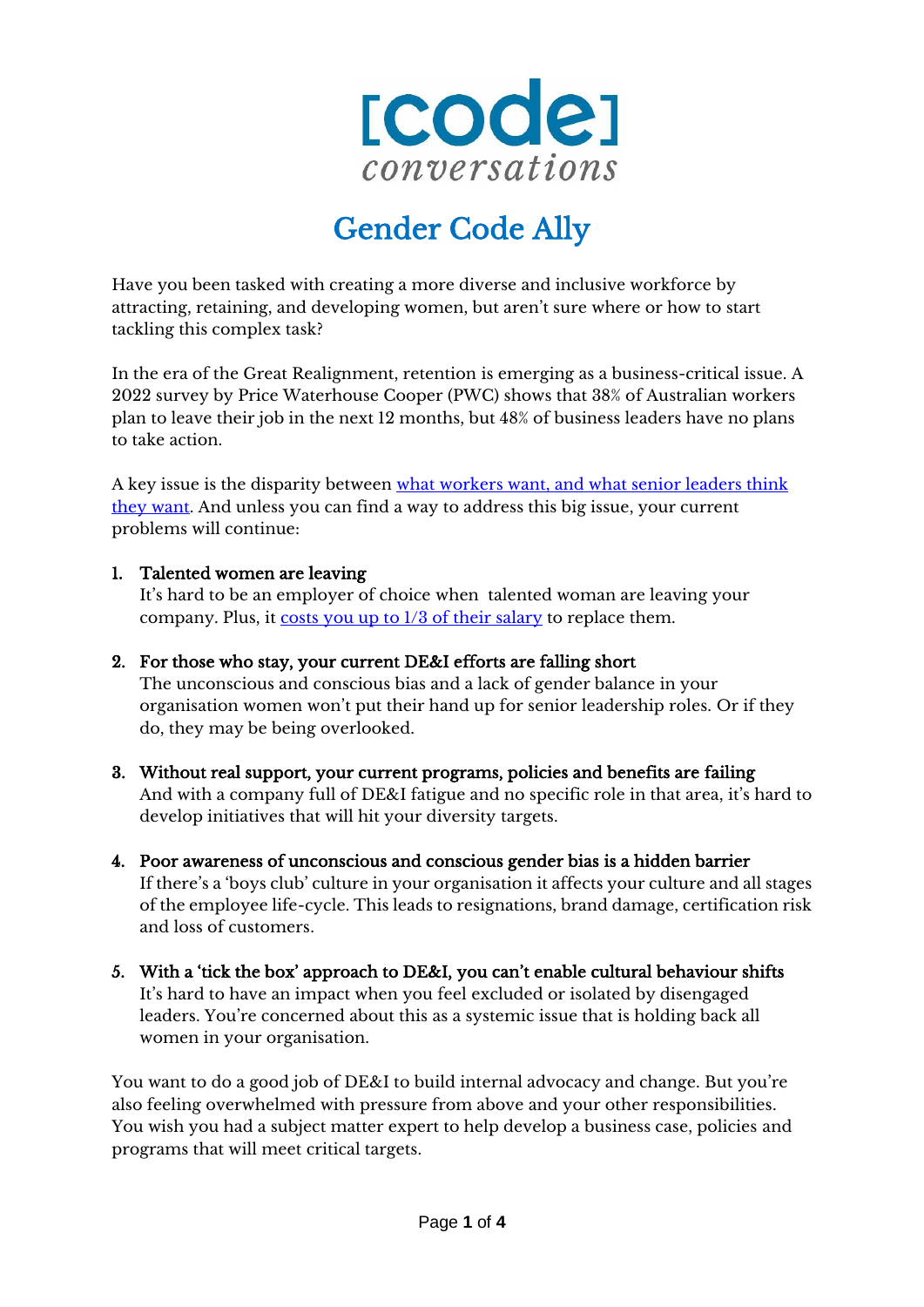# How I Can Help

It often takes an someone from outside your organisation to help you define your challenges and opportunities. This is where I come in, as your Gender Code Ally.

Yes, I have 'been there', but my main value is that I have researched the problems, causes and solutions to navigate the current Gender challenges in a 2-year grounded theory project interviewing over 50 women leaders. This resulted in my book, *Breaking* [the Gender Code: How women can use what they already have to get what they actually](https://www.codeconversations.com.au/breaking-the-gender-code/)  [want.](https://www.codeconversations.com.au/breaking-the-gender-code/)

With this experience, I am equipped to help you develop, explore and shape the DE&I strategy, policies, programs and campaigns that truly add value while meeting your critical business KPI's and targets. Through the Gender Code Ally programme, I will help you with:

- 1. Ensuring you're on top of your strategic deliverables, drawing on my qualitative and quantitative expertise and broader view of the DE&I world that's relevant to you, your business and your unique context. I've got your back.
- 2. Developing, establishing and implementing DE&I projects (any size) to meet your needs in a step-by-step process. I'll help you to identify and complete tasks you don't have the time or expertise to pull together, and you will build your skills and capabilities in this emerging area.
- 3. Stress testing and informing your ideas and programmes based on the best practices, wins and lessons of other companies I have worked with. You'll feel confident in the approach that you will ultimately deliver to your organisation.
- 4. Supporting you to present to opinion-leaders, decision-makers and boards. I'll assist with your presentation and warming up the audience if required so you feel confident and composed.
- 5. Planning, implementing, and navigating the journey as it unfolds, so you have qualified backing to deal with the invariable challenges that pop up.
- 6. Avoiding costly delays and obstacles that could derail your strategic objectives and personal KPIs. My deep expertise and knowledge are valuable here.

With an unvarnished, non-judgemental approach, I will help you shift from feeling frustrated and exhausted to feeling supported and energised, so you can focus on meeting strategic objectives and adding the most value possible.

You will build the confidence and energy required to express ideas and drive initiatives and programs that have a positive impact.

I have a track record of supporting professionals just like you in high pressure roles to highlight your brilliance, reduce the pressure and take your role and your life to the next level.

## And the result?

You and the progressive leaders in your organisation will create a diverse and inclusive workforce where everyone feels they belong. With the right strategic plans and DE&I programs in place, you will empower your organisation to: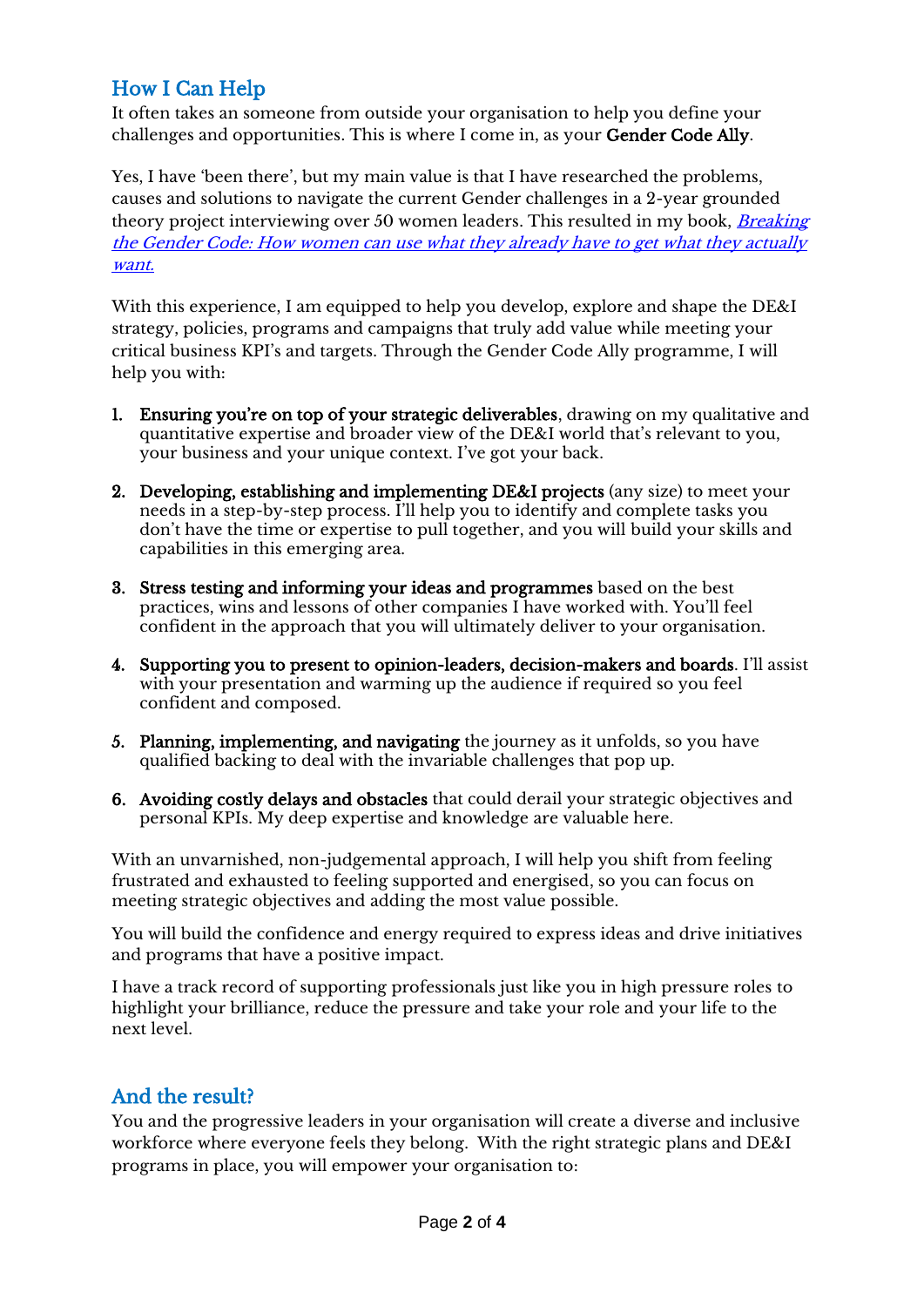- 1. Engage more women in senior leadership roles and recruitment pipelines
- 2. Retain and engage the loyal, productive women you already have
- 3. Develop and promote women with potential
- 4. Develop a culture of advocacy for diversity, equity, inclusion and belonging
- 5. Become an employer of choice that authentically attracts the right women at the right time

#### Your 6-month Gender Code Ally programme

My experience has shown that these and many other positive results require a 6-month commitment, where we partner in a structured and proven engagement known as the Gender Code Ally programme.

Six months gives us enough time to work through the important DE&I strategy, initiatives, programs and presentations that we prioritise based on your initial goals.

This is also enough time for you to start to see results and for you to **build your DE&I** data bank so you can decide if you want to continue investing in my help or move on to become self-sufficient in delivering your DE&I objectives.

## What's included

Each Gender Code Ally programme/engagement is different and I create a bespoke solution to suit your specific needs. This could include and not limited to:

- Two 90-minute strategy sessions per month (Zoom or in-person) to guide and codeign your strategy, policies and campaigns in a consultative manner, following the CODE process.
- Providing further resources on each topic we cover.
- Curating content for your specific circumstances, so we ensure you meet your goals and are equipped to meet your personal and professional targets.
- My unwavering one-to-one support. I 'stand by your side' throughout and answer questions, concerns and challenges by email in a timely way in between strategy sessions so you are fully supported to design, develop and implement your strategies, campaigns and programs and troubleshoot along the way.
- We can also jump on ad hoc calls throughout the time we work together to keep you moving forward.

#### Let's have a conversation

Call or DM me: 0423637580 Email: [danielle@codeconversations.com.au](mailto:danielle@codeconversations.com.au) To schedule a 30-minute conversation [Media](https://www.codeconversations.com.au/media/) **[Website](https://www.codeconversations.com.au/)** 

#### The Investment

The cost of this Expert Ally engagement is \$2,500 - \$3,500 AUD per month